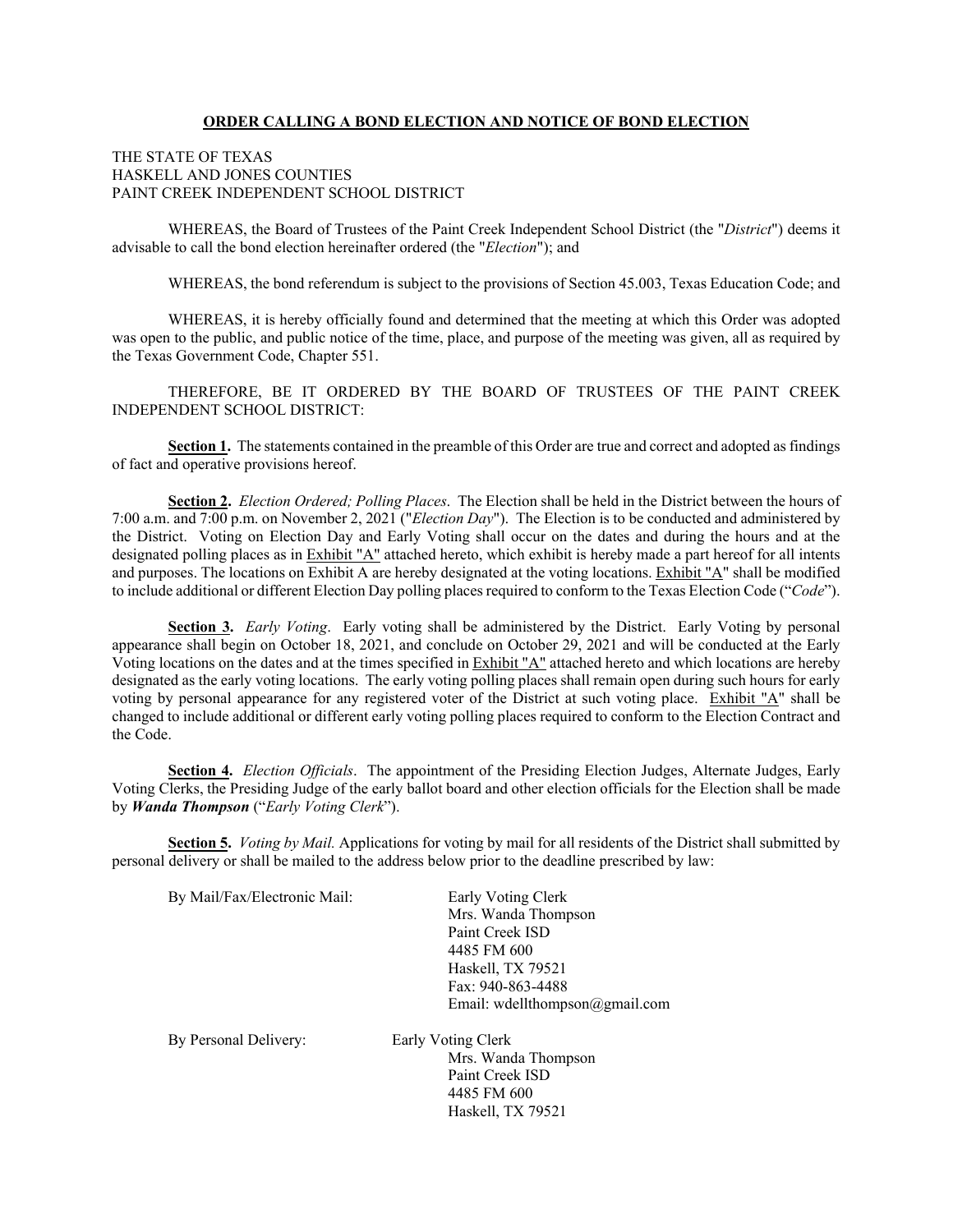**Section 6.** *Early Voting Ballots.* An Early Voting Ballot Board shall be created to process early voting results of the Election, and the Presiding Judge of the Early Voting Ballot Board shall be designated by the Early Voting Clerk. The Presiding Judge of the Early Voting Ballot Board shall appoint two or more additional members to constitute the Early Voting Ballot Board members and, if needed, the Signature Verification Committee members required to efficiently process the early voting ballots.

**Section 7.** *Qualified Voters.* All qualified electors of and residing in the District, shall be entitled to vote at the election.

**Section 8.** *Propositions.* At the Election the following PROPOSITIONS shall be submitted in accordance with law:

### PAINT CREEK INDEPENDENT SCHOOL DISTRICT SPECIAL ELECTION PAINT CREEK INDEPENDENT SCHOOL DISTRICT PROPOSITION A

Shall the Board of Trustees of the Paint Creek Independent School District be authorized to issue the bonds of the District, in one or more series, in the aggregate principal amount of \$5,985,000 for the purpose of constructing, renovating, improving and equipping school facilities; the purchase of necessary sites for school facilities; and the purchase of buses and vehicles, with the bonds to mature, bear interest, and be issued and sold in accordance with law at the time of issuance; and shall the Board of Trustees be authorized to levy and pledge, and cause to be assessed and collected, annual ad valorem taxes, on all taxable property in the District, sufficient, without limit as to rate or amount, to pay the principal of and interest on the bonds and the cost of any credit agreements executed in connection with the bonds?

### PAINT CREEK INDEPENDENT SCHOOL DISTRICT SPECIAL ELECTION PAINT CREEK INDEPENDENT SCHOOL DISTRICT PROPOSITION B

Shall the Board of Trustees of the Paint Creek Independent School District be authorized to issue the bonds of the District, in one or more series, in the aggregate principal amount of \$400,000 for the purpose of constructing, renovating, acquiring, and equipping housing for teachers as determined by the district to be necessary to have a sufficient number of teachers for the district, with the bonds to mature, bear interest, and be issued and sold in accordance with law at the time of issuance; and shall the Board of Trustees be authorized to levy and pledge, and cause to be assessed and collected, annual ad valorem taxes, on all taxable property in the District, sufficient, without limit as to rate or amount, to pay the principal of and interest on the bonds and the cost of any credit agreements executed in connection with the bonds?

**Section 9. Ballots**. The official ballots for the Election shall be prepared in accordance with the Texas Election Code so as to permit the electors to vote "FOR" or "AGAINST" the aforesaid PROPOSITIONS with the ballots to contain such provisions, markings and language as required by law, and with such PROPOSITIONS to be expressed substantially as follows: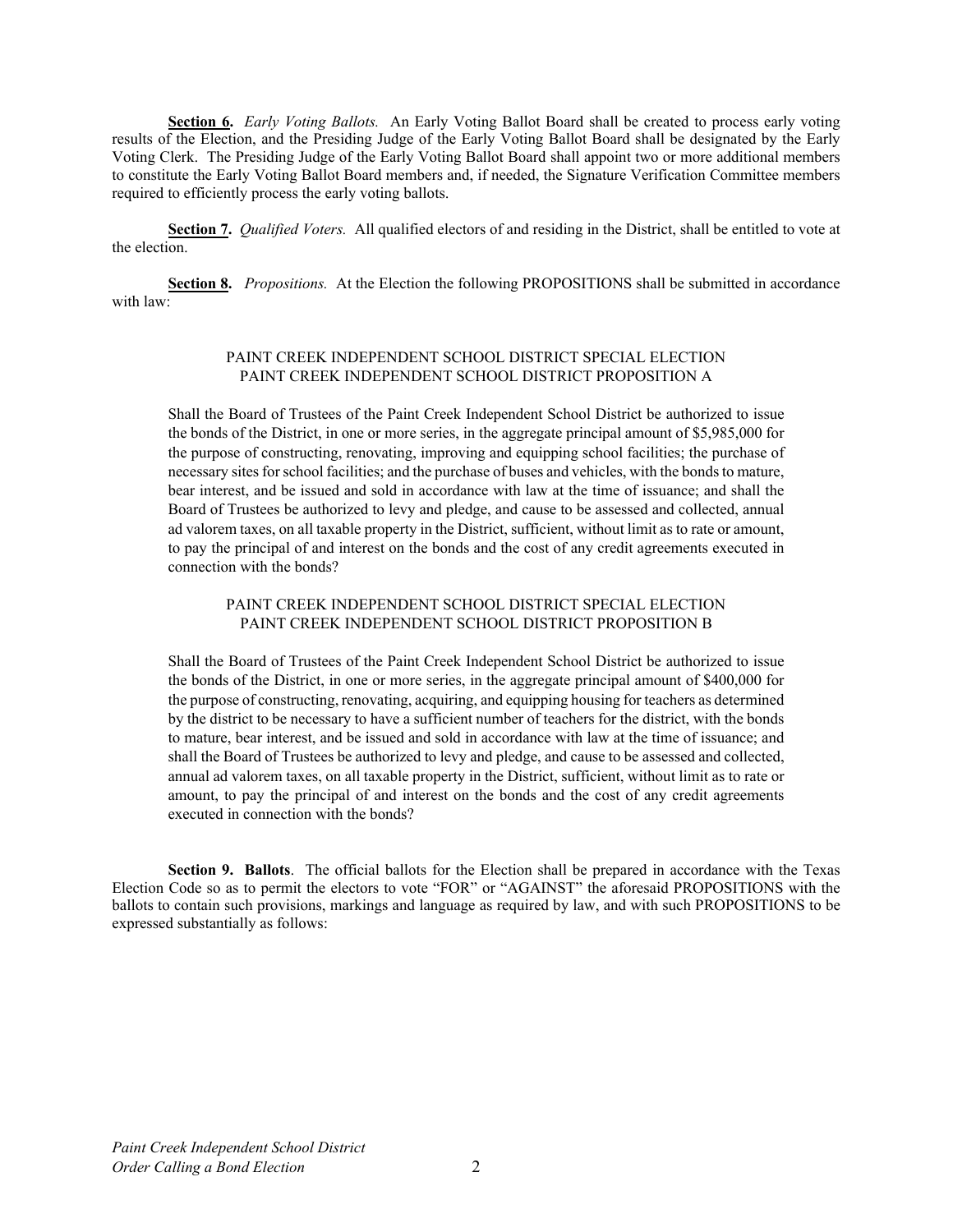# PAINT CREEK INDEPENDENT SCHOOL DISTRICT PROPOSITION A  $FOR$ AGAINST \_\_\_\_\_\_ ) ) THE ISSUANCE OF \$5,985,000 OF BONDS BY THE PAINT CREEK ) INDEPENDENT SCHOOL DISTRICT FOR SCHOOL FACILITIES; NECESSARY ) SITES FOR SCHOOL FACILITIES; BUSES AND VEHICLES AND LEVYING ) THE TAX IN PAYMENT THEREOF. THIS IS A PROPERTY TAX INCREASE  $\lambda$ PAINT CREEK INDEPENDENT SCHOOL DISTRICT SPECIAL ELECTION PAINT CREEK INDEPENDENT SCHOOL DISTRICT PROPOSITION B  $FOR$ AGAINST \_\_\_\_\_\_ ) ) THE ISSUANCE OF \$400,000 OF BONDS BY THE PAINT CREEK ) INDEPENDENT SCHOOL DISTRICT FOR TEACHER HOUSING AND ) LEVYING THE TAX IN PAYMENT THEREOF. THIS IS A PROPERTY TAX ) INCREASE  $\lambda$

PAINT CREEK INDEPENDENT SCHOOL DISTRICT SPECIAL ELECTION

**Section 10**. *Compliance with Federal Law.* In all respects, the Election shall be conducted in accordance with the Code. Pursuant to the federal Help America Vote Act ("*HAVA*") and the Code, at each polling place there shall be at least one voting system that is equipped for disabled individuals, and each such voting system shall be a system that has been certified by the Texas Secretary of State as compliant with HAVA and the Code. The District hereby finds that the voting system to be used by the District in administering the Election is such a system, and orders that such voting equipment or other equipment certified by the Texas Secretary of State shall be used by the District in its elections.

### **Section 11.** Reserved.

**Section 12**. The following information is provided in accordance with the provisions of the Code.

(a) The proposition language that will appear on the ballot is set forth in Section 9 hereof.

(b) The purpose for which the bonds are to be authorized is set forth in Section 8 hereof.

(c) The principal amount of the debt obligations to be authorized is \$5,985,000 for Proposition A and \$400,000 for Proposition B.

(d) If the bonds are approved by the voters, the Board of Trustees will be authorized to levy annual ad valorem taxes, on all taxable property in the District, sufficient, without limit as to rate or amount, to pay the principal of and interest on the bonds and the cost of any credit agreements executed in connection with the bonds.

(e) Based upon the bond market conditions at the date of adoption of this Order, the maximum interest rate for any series of the bonds is estimated to be 5.00%. Such estimate considers several factors, including the issuance schedule, maturity schedule and the expected bond ratings of the proposed bonds. Such estimated maximum interest rate is provided as a matter of information but is not a limitation on the interest rate at which the bonds or notes, or any series thereof, may be sold.

 (f) If the bonds are approved, they may be issued in one or more series, to mature serially, over a period not to exceed 15 years from the date of issuance of each series of bonds.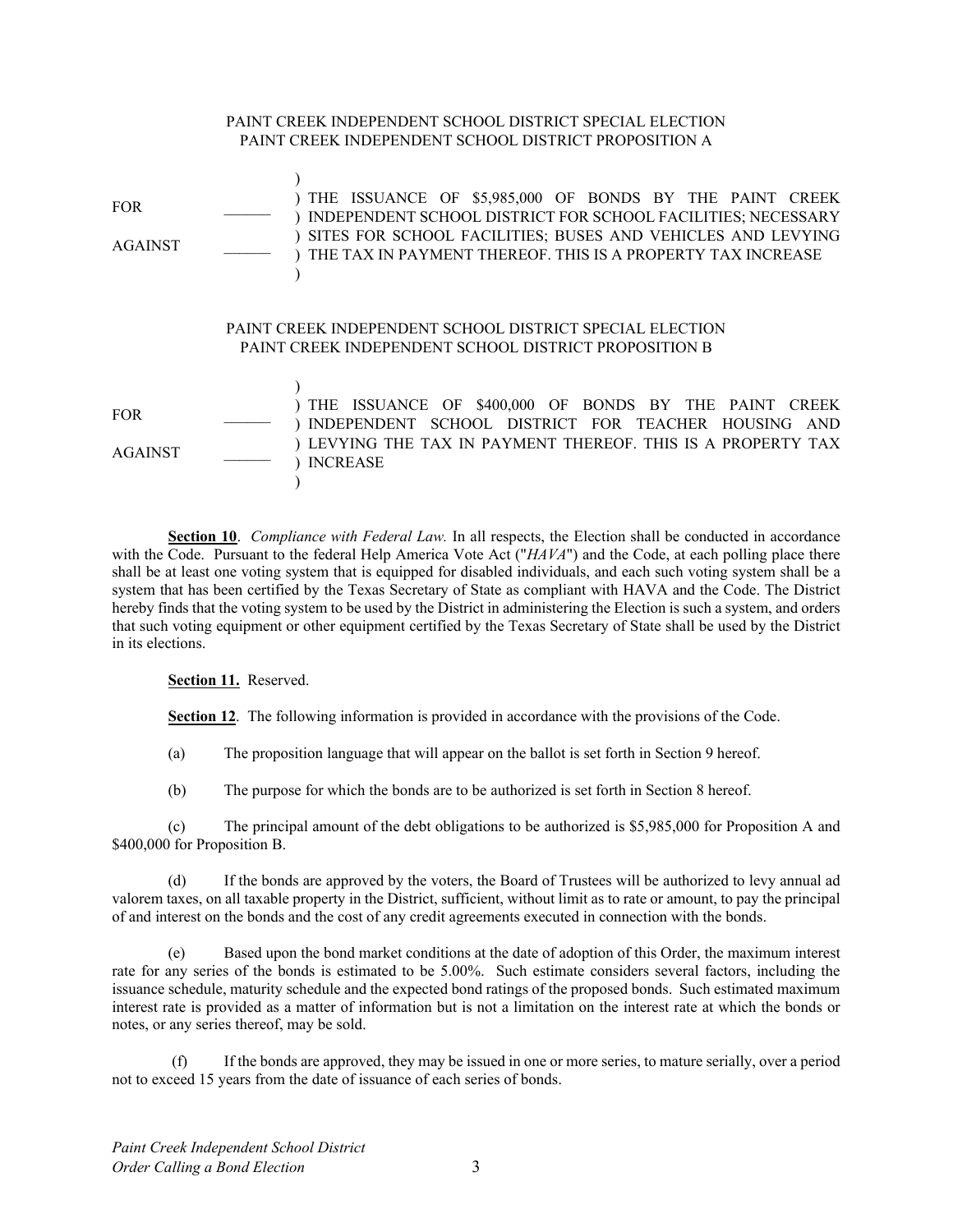(g) The aggregate amount of the outstanding principal of the District's debt obligations as of the date of this Order is \$2,120,000.

(h) The aggregate amount of the outstanding interest of the District's debt obligations as of the date of this Order is \$217,175.

(i) The ad valorem debt service tax rate for the District as of the date of this Order is \$0.2200 per \$100 of taxable assessed valuation.

(j) The website for the District (as the authority conducting the election) is https://www.paintcreek.esc14.net/page/homepage/.

---------------------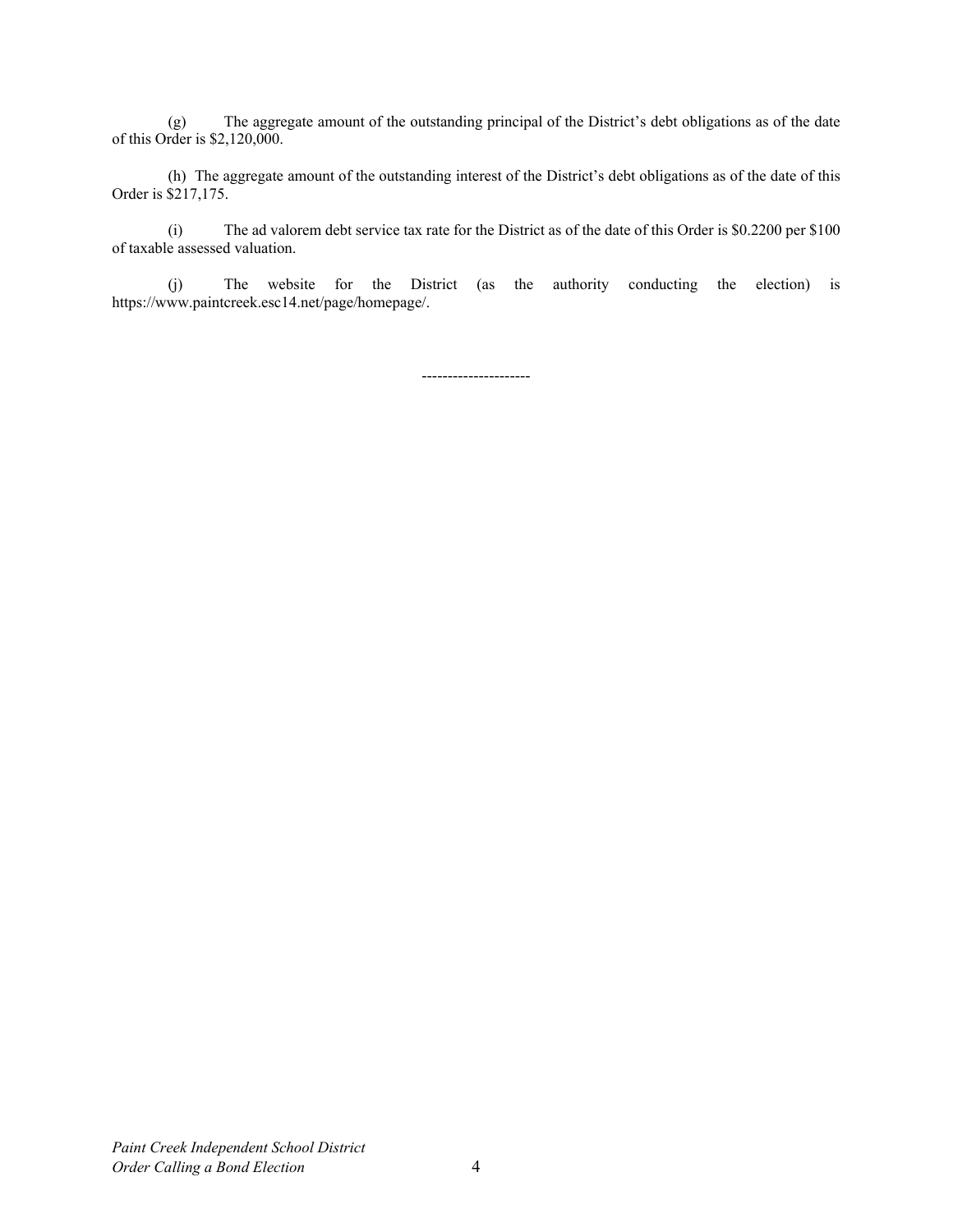# **Voter Information Document – Paint Creek Independent School District Special Election Proposition A**

The following information is prepared to comply with Tex. H.B. 477 86<sup>th</sup> Leg., R.S. (2019) and is for illustration purposes only. The information is not a part of the proposition to be voted on and does not create a contract with the voters.

At the Election, the following language will appear on the ballot:

# PAINT CREEK INDEPENDENT SCHOOL DISTRICT SPECIAL ELECTION PAINT CREEK INDEPENDENT SCHOOL DISTRICT PROPOSITION A

FOR \_\_\_\_\_\_ AGAINST \_\_\_\_\_\_  $\lambda$ ) THE ISSUANCE OF \$5,985,000 OF BONDS BY THE PAINT CREEK ) INDEPENDENT SCHOOL DISTRICT FOR SCHOOL FACILITIES; NECESSARY ) SITES FOR SCHOOL FACILITIES; BUSES AND VEHICLES AND LEVYING ) THE TAX IN PAYMENT THEREOF. THIS IS A PROPERTY TAX INCREASE  $\lambda$ 

The following table sets forth the estimated principal amount of, and interest due to maturity on, the bonds to be issued if Proposition A passes, and all outstanding obligations of the District secured by and payable from ad valorem taxes.

| Principal   | Estimated        | Estimated         | Principal of   | Remaining         | Combined           |
|-------------|------------------|-------------------|----------------|-------------------|--------------------|
| Amount of   | interest for     | combined          | District's     | interest on       | Principal and      |
| Bonds to be | Bonds to be      | principal and     | Existing       | District's        | Interest to timely |
| authorized  | authorized $(1)$ | interest required | Outstanding    | Existing          | pay District's     |
|             |                  | to pay on time    | Debt           | Outstanding       | Outstanding        |
|             |                  | and in full the   |                | Debt              | Debt               |
|             |                  | Bonds to be       | (as of 8/9/21) |                   | (as of $8/9/21$ )  |
|             |                  | authorized $(1)$  |                | (as of $8/9/21$ ) |                    |
| \$5,985,000 | \$1,362,239      | \$7,347,239       | \$2,120,000    | \$217,175         | 2,337,175          |

(1) The interest on the proposed bonds was estimated at a rate of 2.75% based on market conditions as of August 9, 2021, and therefore, the interest payable on the proposed bonds may be less than, or more than, the amounts set forth above based on market conditions at the time of sale of the proposed bonds.

Based on the information and assumptions provided in the table above, the estimated maximum annual increase in the amount of taxes that would be imposed on a residence homestead in the District with a taxable appraised value of \$100,000 to repay the proposed bonds, if approved, is \$0.00. This estimate assumes a 67% increase in the District's taxable assessed for the 2022-23 year due to the completion of the wind farm and then a decrease in taxable assessed valuation of 7% per year thereafter for a ten year period. The District assumes that the proposed bonds will be issued in an amortization that will produce relatively overall consistent levels of debt service in each year while taking into account the District's existing debt amortization schedule.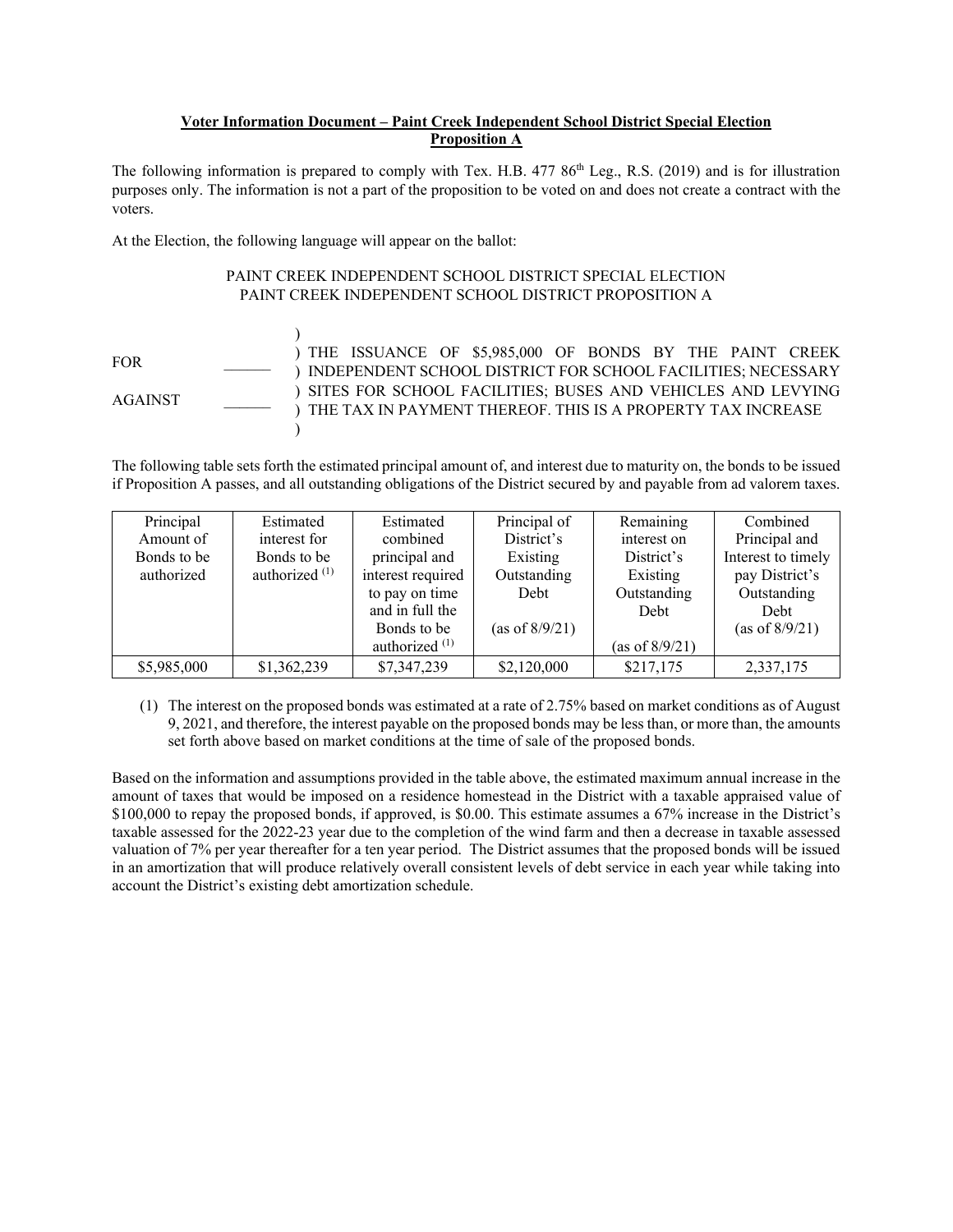# **Voter Information Document – Paint Creek Independent School District Special Election Proposition B**

The following information is prepared to comply with Tex. H.B. 477 86<sup>th</sup> Leg., R.S. (2019) and is for illustration purposes only. The information is not a part of the proposition to be voted on and does not create a contract with the voters.

At the Election, the following language will appear on the ballot:

# PAINT CREEK INDEPENDENT SCHOOL DISTRICT SPECIAL ELECTION PAINT CREEK INDEPENDENT SCHOOL DISTRICT PROPOSITION B

FOR \_\_\_\_\_\_ AGAINST \_\_\_\_\_\_  $\lambda$ ) THE ISSUANCE OF \$400,000 OF BONDS BY THE PAINT CREEK ) INDEPENDENT SCHOOL DISTRICT FOR TEACHER HOUSING AND ) LEVYING THE TAX IN PAYMENT THEREOF. THIS IS A PROPERTY TAX ) INCREASE  $\mathcal{L}$ 

The following table sets forth the estimated principal amount of, and interest due to maturity on, the bonds to be issued if Proposition B passes, and all outstanding obligations of the District secured by and payable from ad valorem taxes.

| Principal   | Estimated        | Estimated                 | Principal of      | Remaining         | Combined           |
|-------------|------------------|---------------------------|-------------------|-------------------|--------------------|
| Amount of   | interest for     | combined                  | District's        | interest on       | Principal and      |
| Bonds to be | Bonds to be      | principal and             | Existing          | District's        | Interest to timely |
| authorized  | authorized $(1)$ | interest required         | Outstanding       | Existing          | pay District's     |
|             |                  | to pay on time            | Debt              | Outstanding       | Outstanding        |
|             |                  | and in full the           |                   | Debt              | Debt               |
|             |                  | Bonds to be               | (as of $8/9/21$ ) |                   | (as of $8/9/21$ )  |
|             |                  | authorized <sup>(1)</sup> |                   | (as of $8/9/21$ ) |                    |
| \$400,000   | \$91,037         | \$491,037                 | \$2,120,000       | \$217,175         | \$2,337,175        |

(2) The interest on the proposed bonds was estimated at a rate of 2.75% based on market conditions as of August 9, 2021, and therefore, the interest payable on the proposed bonds may be less than, or more than, the amounts set forth above based on market conditions at the time of sale of the proposed bonds.

Based on the information and assumptions provided in the table above, the estimated maximum annual increase in the amount of taxes that would be imposed on a residence homestead in the District with a taxable appraised value of \$100,000 to repay the proposed bonds, if approved, is \$0.00. This estimate assumes a 67% increase in the District's taxable assessed for the 2022-23 year due to the completion of the wind farm and then a decrease in taxable assessed valuation of 7% per year thereafter for a ten year period. The District assumes that the proposed bonds will be issued in an amortization that will produce relatively overall consistent levels of debt service in each year while taking into account the District's existing debt amortization schedule.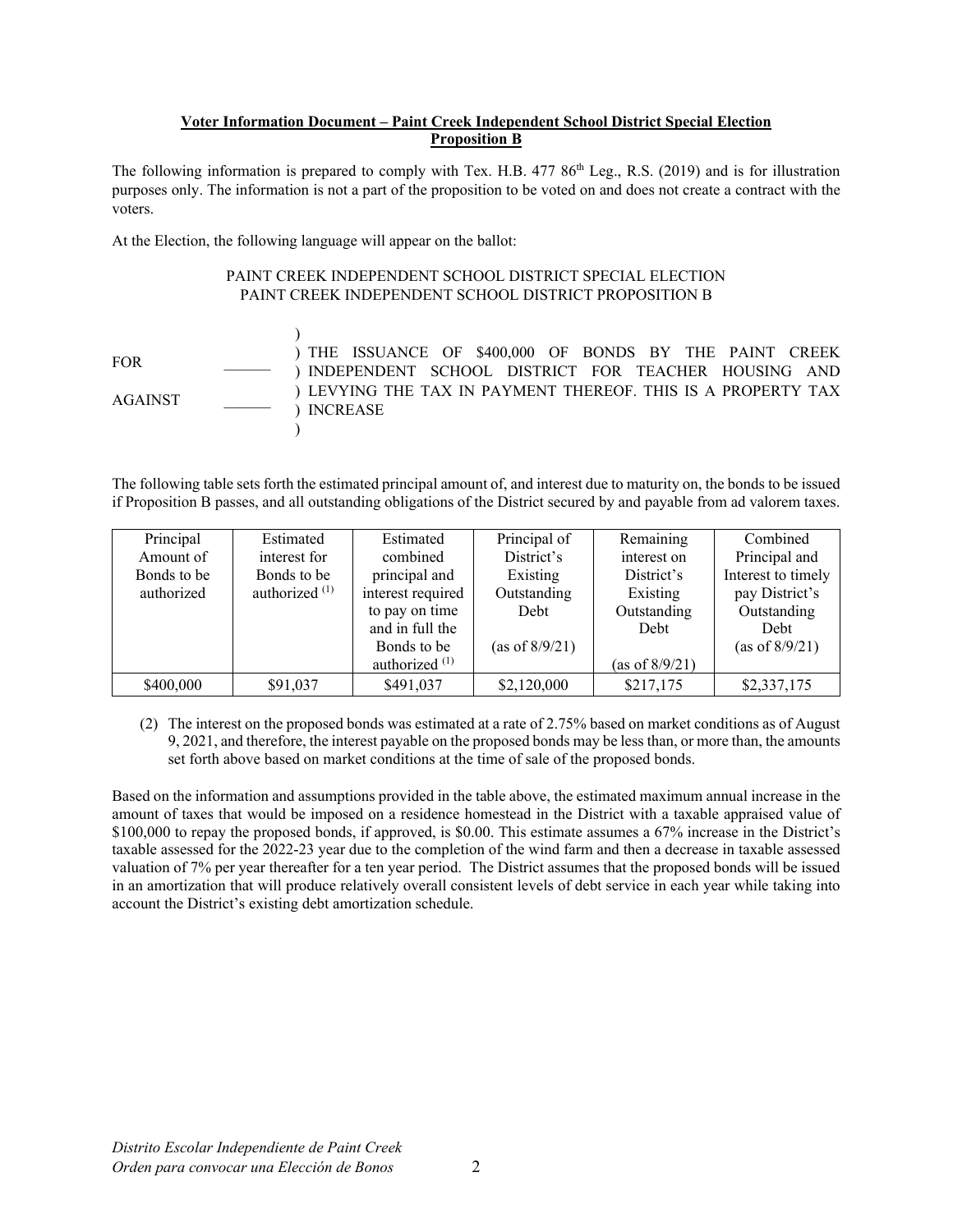# **ORDEN PARA CONVOCAR UNA ELECCIÓN DE BONOS Y AVISO DE ELECCIÓN DE BONOS**

### EL ESTADO DE TEXAS CONDADOS DE HASKELL Y JONES DISTRITO ESCOLAR INDEPENDIENTE DE PAINT CREEK

EN VISTA DE QUE la Junta de Síndicos del Distrito Escolar Independiente de Paint Creek (el "*Distrito*") considera aconsejable convocar la elección de bonos que se ordena más adelante en la presente (la "*Elección*"); y

EN VISTA DE QUE el referéndum de bonos está sujeto a las disposiciones de la Sección 45.003 del Código Electoral de Texas; y

EN VISTA DE QUE por la presente se halla y determina oficialmente que la asamblea en la cual esta Orden fue adoptada estuvo abierta al público, y que se dio aviso público de la hora, el lugar y el propósito de la asamblea, todo según lo exige el Capítulo 551 del Código de Gobierno de Texas.

POR LO TANTO, LA JUNTA DE SÍNDICOS DEL DISTRITO ESCOLAR INDEPENDIENTE DE PAINT CREEK ORDENA:

**Sección 1.** Las declaraciones contenidas en el preámbulo de esta Orden son verdaderas y correctas y se adoptan como determinaciones de hechos y como disposiciones operativas de la presente.

**Sección 2.** *Elección ordenada; lugares de votación.* La Elección se llevará a cabo en el Distrito en el horario de 7:00 a. m. a 7:00 p. m. el 2 de noviembre de 2021 (el "*Día de Elección"*). El Distrito organizará y administrará la Elección. La votación el Día de la Elección y la Votación Anticipada se llevarán a cabo en las fechas, horarios y lugares de votación designados como figuran en el Anexo "A" adjunto a este documento, el cual, por la presente, se incorpora a esta Orden para toda intención y propósito. Las ubicaciones en el Anexo A se designan, por la presente, como lugares de votación. El Anexo "A" será modificado para incluir lugares de votación adicionales o diferentes para el Día de Elección requeridos para cumplir con el Código Electoral de Texas (el "*Código*").

**Sección 3.** *Votación anticipada.* La votación anticipada será administrada por el Distrito. La votación anticipada en persona comenzará el 18 de octubre de 2021 y terminará el 29 de octubre de 2021, y se llevará a cabo en los lugares de Votación Anticipada en las fechas y horarios especificados en el Anexo "A" adjunto a este documento, lugares que, por la presente, se designan como lugares de votación anticipada. Los lugares de votación anticipada se mantendrán abiertos durante dichos horarios para la votación anticipada en persona para cualquier votante del Distrito registrado en dicho lugar de votación. El Anexo "A" será cambiado para incluir lugares de votación adicionales o diferentes para la votación anticipada requeridos para cumplir con el Contrato Electoral y el Código.

**Sección 4.** *Funcionarios Electorales.* La designación de los Jueces Electorales Presidentes, Jueces Alternos, Oficiales de Votación Anticipada, el Juez Presidente del consejo de boletas de votación anticipada y demás funcionarios electorales de la Elección la hará *Wanda Thompson* ("*Oficial de votación anticipada*").

**Sección 5.** *Votación por correo.* Las solicitudes de votación por correo para todos los residentes del Distrito deben entregarse en persona o deben enviarse por correo postal a la siguiente dirección antes de la fecha límite indicada por la ley:

Por correo/fax/correo electrónico: Oficial de Votación Anticipada

 Mrs. Wanda Thompson Paint Creek ISD 4485 FM 600 Haskell, TX 79521 Fax: 940-863-4488 Correo electrónico: wdellthompson@gmail.com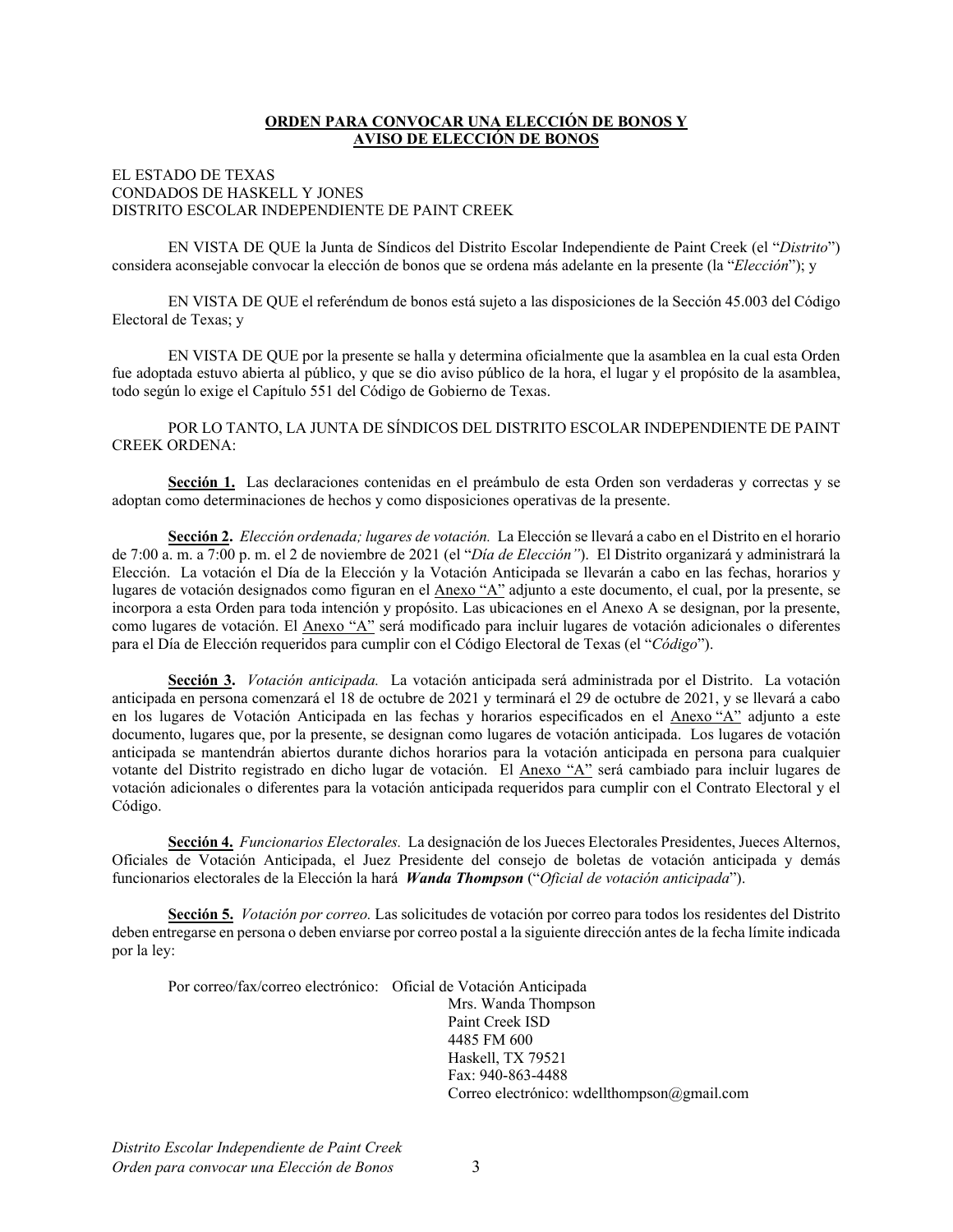Entrega en persona: Oficial de Votación Anticipada Mrs. Wanda Thompson Paint Creek ISD 4485 FM 600 Haskell, TX 79521

**Sección 6.** *Boletas de votación anticipada.* Se creará un consejo de boletas de votación anticipada para procesar los resultados de la votación anticipada de la Elección, y el juez presidente del consejo de boletas de votación anticipada será designado por el oficial de votación anticipada. El Juez Presidente del Consejo de Boletas de Votación Anticipada nombrará a dos o más miembros adicionales para formar el Consejo de Boletas de Votación Anticipada y, de ser necesario, a los miembros del Comité de Verificación de Firmas requeridos para procesar de forma eficiente las boletas de votación anticipada.

**Sección 7.** *Votantes habilitados.* Todos los votantes habilitados y residentes en el Distrito tendrán derecho a votar en la elección.

**Sección 8.** *Proposiciones.* En la elección se presentarán las siguientes PROPOSICIONES de acuerdo con la ley:

## ELECCIÓN ESPECIAL DEL DISTRITO ESCOLAR INDEPENDIENTE DE PAINT CREEK PROPOSICIÓN A DEL DISTRITO ESCOLAR INDEPENDIENTE DE PAINT CREEK

¿Se deberá autorizar a la Junta de Síndicos del Distrito Escolar Independiente de Paint Creek a emitir los bonos del Distrito, en una o más series, por la cantidad de capital total de \$5,985,000, para el propósito de construir, renovar, mejorar y equipar instalaciones escolares, la compra de los predios necesarios para las instalaciones escolares y la compra de autobuses y vehículos, con los bonos venciendo, devengando interés y siendo emitidos y vendidos en conformidad con la ley al momento de emisión; y se deberá autorizar a la Junta de Síndicos a imponer y comprometer, y hacer tasar y recaudar, impuestos anuales ad valorem sobre toda propiedad gravable en el Distrito, suficientes, sin límite en cuanto a tasa o cantidad, para pagar el capital y el interés de los bonos y el costo de cualquier acuerdo de crédito firmado en conexión con los bonos?

# ELECCIÓN ESPECIAL DEL DISTRITO ESCOLAR INDEPENDIENTE DE PAINT CREEK PROPOSICIÓN B DEL DISTRITO ESCOLAR INDEPENDIENTE DE PAINT CREEK

¿Se deberá autorizar a la Junta de Síndicos del Distrito Escolar Independiente de Paint Creek a emitir los bonos del Distrito, en una o más series, por la cantidad de capital total de \$400,000, para el propósito de construir, renovar, adquirir y equipar viviendas para docentes según el distrito determine necesarias para tener una cantidad de docentes suficiente para el distrito, con los bonos venciendo, devengando interés y siendo emitidos y vendidos en conformidad con la ley al momento de emisión; y se deberá autorizar a la Junta de Síndicos a imponer y comprometer, y hacer tasar y recaudar, impuestos anuales ad valorem sobre toda propiedad gravable en el Distrito, suficientes, sin límite en cuanto a tasa o cantidad, para pagar el capital y el interés de los bonos y el costo de cualquier acuerdo de crédito firmado en conexión con los bonos?

**Sección 9. Boletas de votación.** Las boletas oficiales para la Elección se prepararán en conformidad con el Código Electoral de Texas de manera que se permita a los votantes votar "A FAVOR" o "EN CONTRA" de las PROPOSICIONES antedichas, y de manera que contengan dichas disposiciones, marcas y lenguaje de acuerdo con los requisitos de la ley, y con dichas PROPOSICIONES expresadas básicamente de la siguiente manera: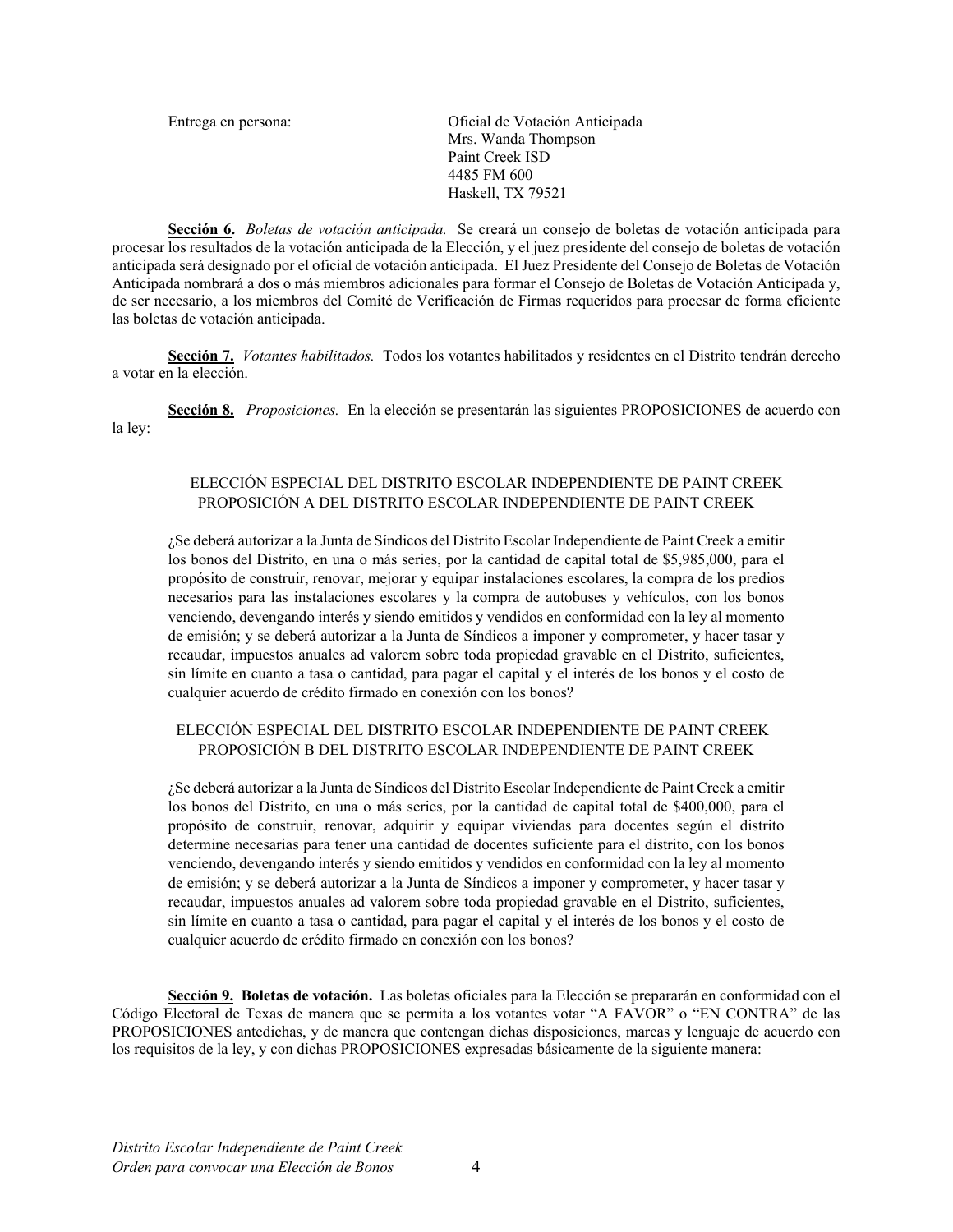# ELECCIÓN ESPECIAL DEL DISTRITO ESCOLAR INDEPENDIENTE DE PAINT CREEK PROPOSICIÓN A DEL DISTRITO ESCOLAR INDEPENDIENTE DE PAINT CREEK

A FAVOR EN CONTRA ) ) ) ) ) ) LA EMISIÓN DE \$5,985,000 EN BONOS POR EL DISTRITO ESCOLAR INDEPENDIENTE DE PAINT CREEK PARA INSTALACIONES ESCOLARES; LOS PREDIOS NECESARIOS PARA LAS INSTALACIONES ESCOLARES; AUTOBUSES Y VEHÍCULOS, Y LA IMPOSICIÓN DEL IMPUESTO PARA EL PAGO DE LOS MISMOS. ESTO ES UN AUMENTO AL IMPUESTO PREDIAL. ELECCIÓN ESPECIAL DEL DISTRITO ESCOLAR INDEPENDIENTE DE PAINT CREEK PROPOSICIÓN B DEL DISTRITO ESCOLAR INDEPENDIENTE DE PAINT CREEK A FAVOR EN CONTRA ) ) LA EMISIÓN DE \$400,000 EN BONOS POR EL DISTRITO ESCOLAR ) INDEPENDIENTE DE PAINT CREEK PARA VIVIENDAS PARA DOCENTES Y ) LA IMPOSICIÓN DEL IMPUESTO PARA EL PAGO DE LOS MISMOS. ESTO ES ) UN AUMENTO AL IMPUESTO PREDIAL.  $\lambda$ 

**Sección 10**. *Conformidad con las leyes federales.* En todos sus aspectos, la Elección se llevará a cabo de acuerdo con el Código. En virtud de la Ley federal Ayude a América a Votar (*"HAVA"*) y el Código, cada lugar de votación dispondrá como mínimo de un sistema de votación equipado para personas con discapacidad, y cada uno de los sistemas de votación de ese tipo será un sistema que cuente con la certificación de cumplimiento de HAVA y el Código emitida por el Secretario de Estado de Texas. Por la presente, el Distrito halla que el sistema de votación que será utilizado por el Distrito para administrar la Elección es uno de dichos sistemas, y ordena que el Distrito, en sus elecciones, utilice tal equipo de votación u otro equipo certificado por la Secretaría de Estado de Texas.

**Sección 11.** Reservado.

**Sección 12.** De acuerdo con las disposiciones del Código, se provee la siguiente información.

(a) El lenguaje de la proposición que aparecerá en la boleta de votación se establece en la Sección 9 de este documento.

(b) El propósito por el cual se han de autorizar los bonos se establece en la Sección 8 de este documento.

(c) La cantidad del capital de las obligaciones de deuda que se ha de autorizar es de \$5,985,000 para la Proposición A y \$400,000 para la Proposición B.

(d) Si los votantes aprueban los bonos, la Junta de Síndicos estará autorizada a imponer impuestos anuales ad valorem sobre toda propiedad gravable del Distrito, suficientes, sin límite en cuanto a tasa o cantidad, para pagar el capital y el interés de los bonos y el costo de cualquier convenio crediticio celebrado en relación con los bonos.

(e) Según las condiciones del mercado de bonos en la fecha de adopción de esta Orden, la tasa de interés máxima para cualquier serie de bonos se estima en 5.00 %. Dicho estimado considera diversos factores, incluidos el programa de emisión, el programa de vencimiento y las clasificaciones de bonos esperadas de los bonos propuestos. Dicha tasa de interés máxima estimada se provee a título informativo, pero no es un límite a la tasa de interés a la que podrían venderse los bonos o pagarés, o cualquier serie de estos.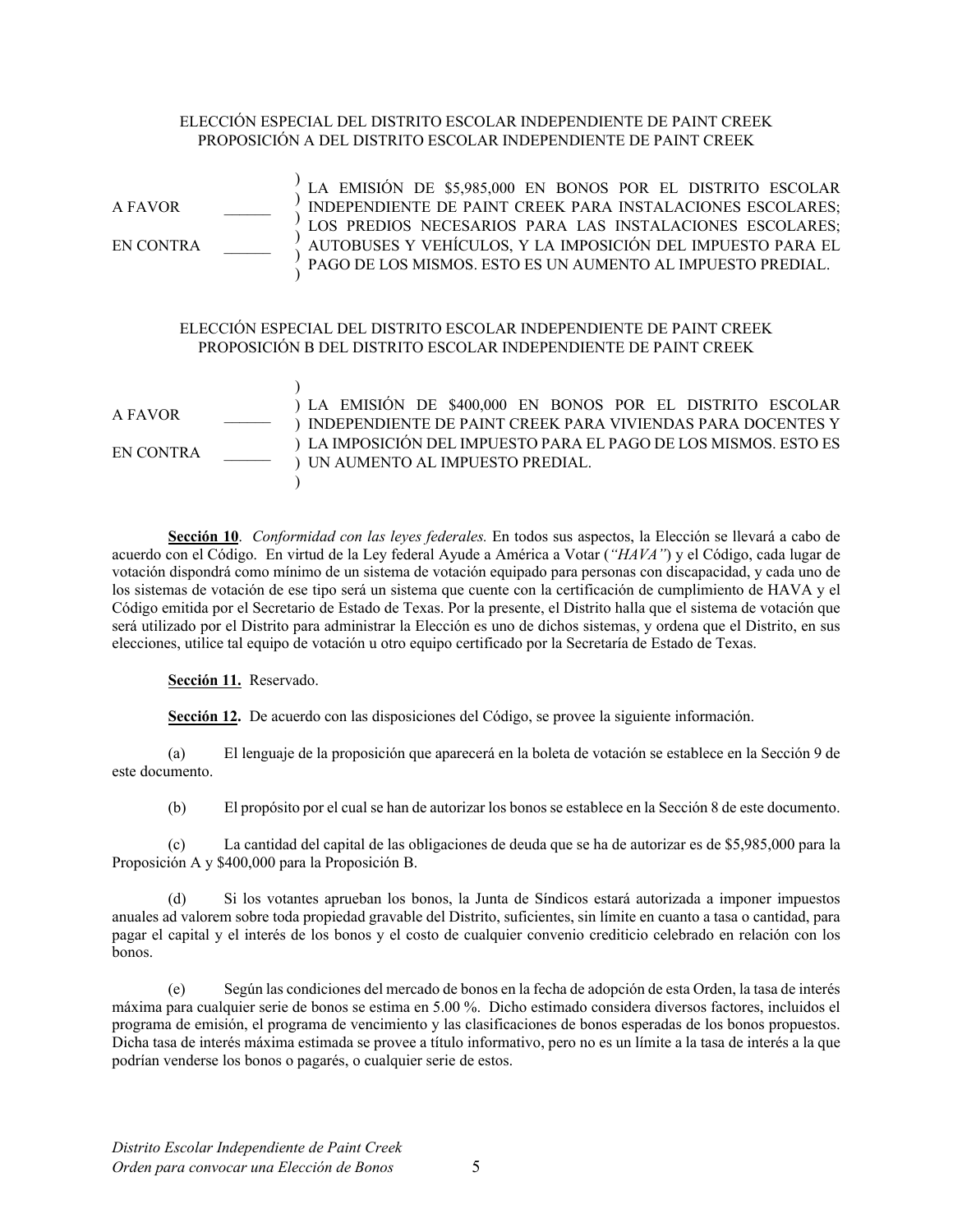(f) Si se aprueban los bonos, se podrán emitir en una serie o más, para vencer en serie en un periodo que no exceda los 15 años a partir de la fecha de emisión de cada serie de bonos.

(g) La cantidad total de capital pendiente de las obligaciones de deuda del Distrito a la fecha de esta Orden es de \$2,120,000.

(h) La cantidad total de interés pendiente de las obligaciones de deuda del Distrito a la fecha de esta Orden es de \$217,175.

(i) La tasa del impuesto ad valorem para el servicio de la deuda para el Distrito a la fecha de esta Orden es de \$0.2200 por cada \$100 de tasación fiscal gravable.

(j) El sitio web del Distrito (como la autoridad que organiza la elección) es https://www.paintcreek.esc14.net/page/homepage/.

---------------------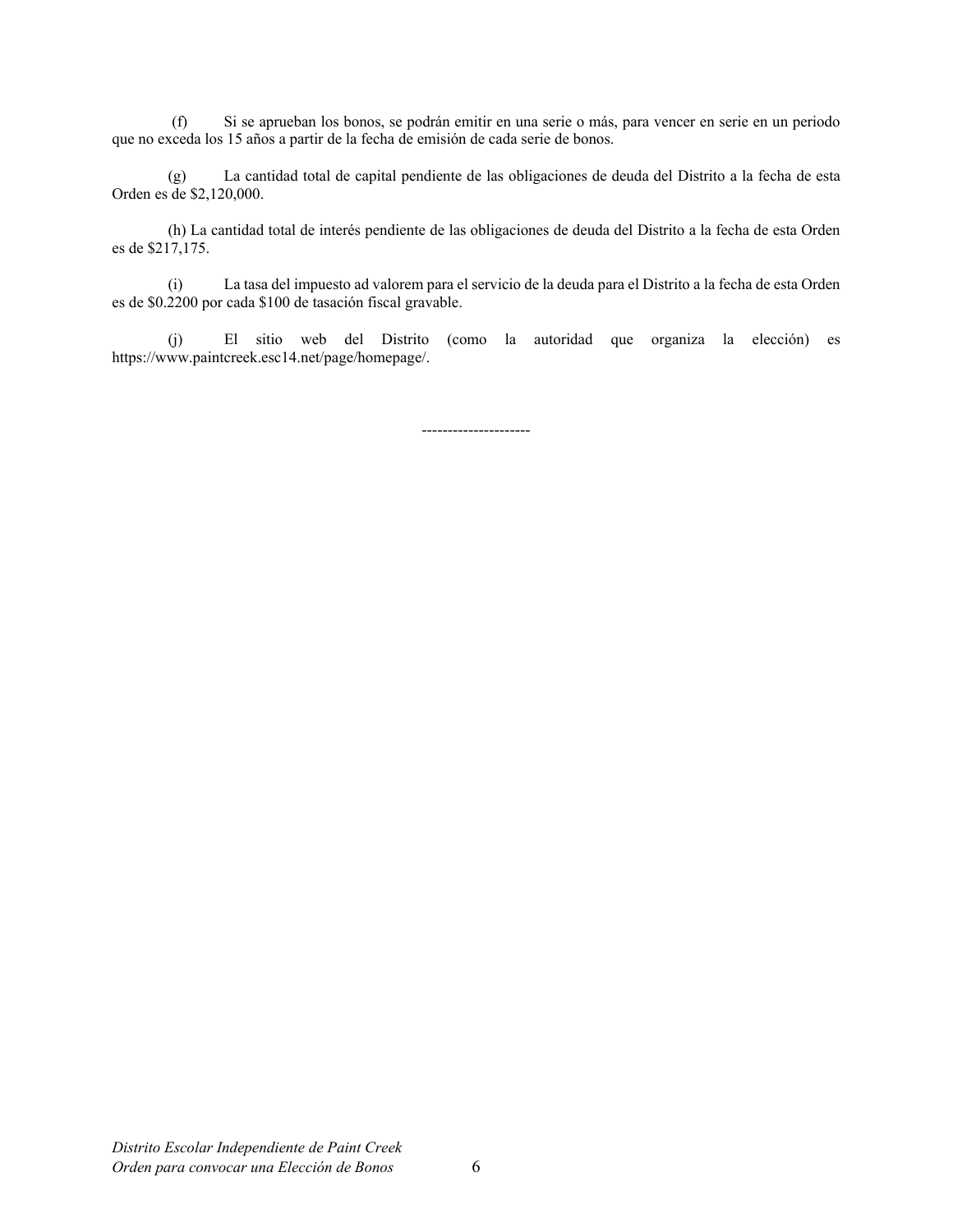### **EXHIBIT A**

#### **Early Voting Location Dates and Hours**

Paint Creek Gym Foyer 4485 FM 600 Haskell, Texas 79521 October 18-22 and October 25-29 3:00-6:00 p.m.

#### **Election Day Voting Location and Hours**

November 2, 2021 7:00 am – 7:00 pm East Side Baptist Church 600 North 1st East Haskell, Texas 79521

# **ANEXO A**

#### **Lugar, fechas y horarios de votación anticipada**

Paint Creek Gym Foyer 4485 FM 600 Haskell, Texas 79521 18-22 de octubre y October 25-29 de octubre 3:00-6:00 p.m.

### **Lugares y horarios de votación el Día de la Elección**

2 de noviembre de 2021 7:00 am – 7:00 pm East Side Baptist Church 600 North 1st East Haskell, Texas 79521

Distrito Escolar Independiente de Paint Creek Orden para convocar una Elección de Bonos A-1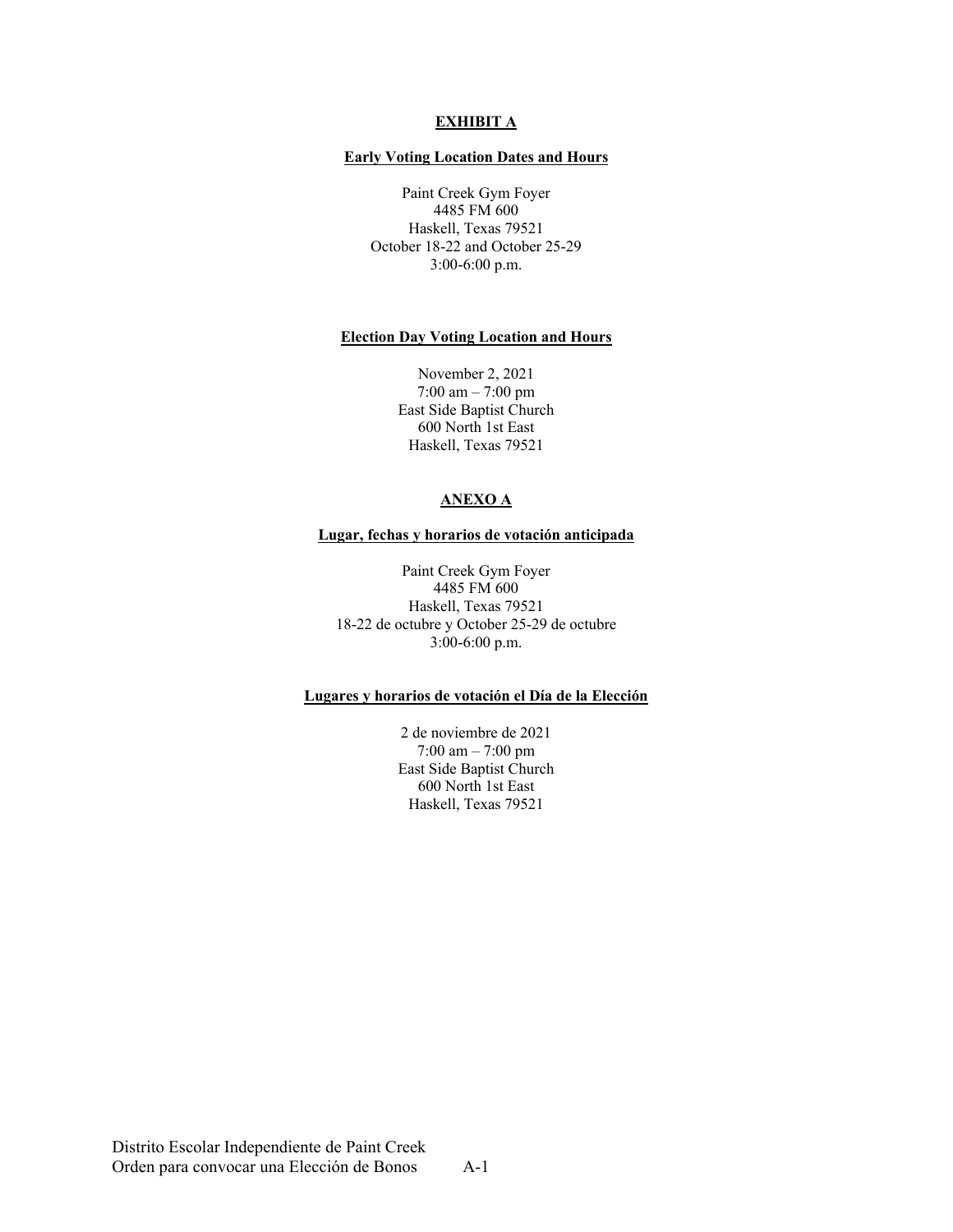#### **Documento de Información para los Votantes – Elección Especial del Distrito Escolar Independiente de Paint Creek Proposición A**

La siguiente información se prepara para cumplir con el proyecto de ley 477 de la Cámara de Representantes de Tex. en la 86.ta Leg., R.S. (2019) y es solo para propósitos ilustrativos. La información no forma parte de la proposición sometida a votación ni crea un contrato con los votantes.

En la Elección, aparecerá el siguiente lenguaje en la boleta:

) ) ) ) ) )

# ELECCIÓN ESPECIAL DEL DISTRITO ESCOLAR INDEPENDIENTE DE PAINT CREEK PROPOSICIÓN A DEL DISTRITO ESCOLAR INDEPENDIENTE DE PAINT CREEK

A FAVOR \_\_\_\_\_\_

EN CONTRA \_\_\_\_\_\_

LA EMISIÓN DE \$5,985,000 EN BONOS POR EL DISTRITO ESCOLAR INDEPENDIENTE DE PAINT CREEK PARA INSTALACIONES ESCOLARES; LOS PREDIOS NECESARIOS PARA LAS INSTALACIONES ESCOLARES; AUTOBUSES Y VEHÍCULOS, Y LA IMPOSICIÓN DEL IMPUESTO PARA EL PAGO DE LOS MISMOS. ESTO ES UN AUMENTO AL IMPUESTO PREDIAL.

El siguiente cuadro indica la cantidad de capital estimada y de interés adeudado para el vencimiento de los bonos a ser emitidos en caso de aprobarse la Proposición A y todas las obligaciones pendientes del Distrito garantizadas y pagaderas de los impuestos ad valorem.

| Cantidad de    | Interés estimado | Estimado de la    | Capital de la   | Interés restante                   | Capital e interés |
|----------------|------------------|-------------------|-----------------|------------------------------------|-------------------|
| capital de los | de los bonos a   | combinación de    | deuda pendiente | sobre la deuda                     | combinados para   |
| bonos a        | autorizar $(1)$  | capital e interés | existente del   | pendiente                          | pagar             |
| autorizar      |                  | requerido para    | Distrito        | existente del                      | oportunamente la  |
|                |                  | pagar en su       |                 | Distrito                           | deuda pendiente   |
|                |                  | totalidad y a     | (al 8/9/21)     |                                    | del Distrito      |
|                |                  | tiempo los        |                 | $\left( \text{al } 8/9/21 \right)$ | (al $8/9/21$ )    |
|                |                  | bonos a           |                 |                                    |                   |
|                |                  | autorizar $(1)$   |                 |                                    |                   |
| \$5,985,000    | \$1,362,239      | \$7,347,239       | \$2,120,000     | \$217,175                          | 2,337,175         |

(1) El interés sobre los bonos propuestos fue estimado con una tasa del 2.75% según las condiciones del mercado al 9 de agosto de 2021 y, en consecuencia, el interés pagadero sobre los bonos propuestos puede ser inferior o superior a las cantidades indicadas antes en función de las condiciones del mercado en el momento de venta de los bonos propuestos.

En base a la información y las suposiciones provistas en el cuadro anterior, el aumento anual máximo estimado en la cantidad de impuestos que gravarían una residencia principal en el Distrito con una tasación fiscal gravable de \$100,000 para devolver los bonos propuestos, en caso de su aprobación, es de \$0.00. Este estimado supone un aumento del 67% en la tasación gravable del Distrito para el año 2022-23 debido a la compleción del parque eólico y después una disminución de tasación fiscal gravable del 7% por año a partir de entonces por un periodo de diez años. El Distrito supone que los bonos propuestos serán emitidos en una amortización que producirá en general niveles relativamente constantes de servicio de la deuda cada año y al mismo tiempo teniendo en cuenta el cronograma de amortización de la deuda actual del Distrito.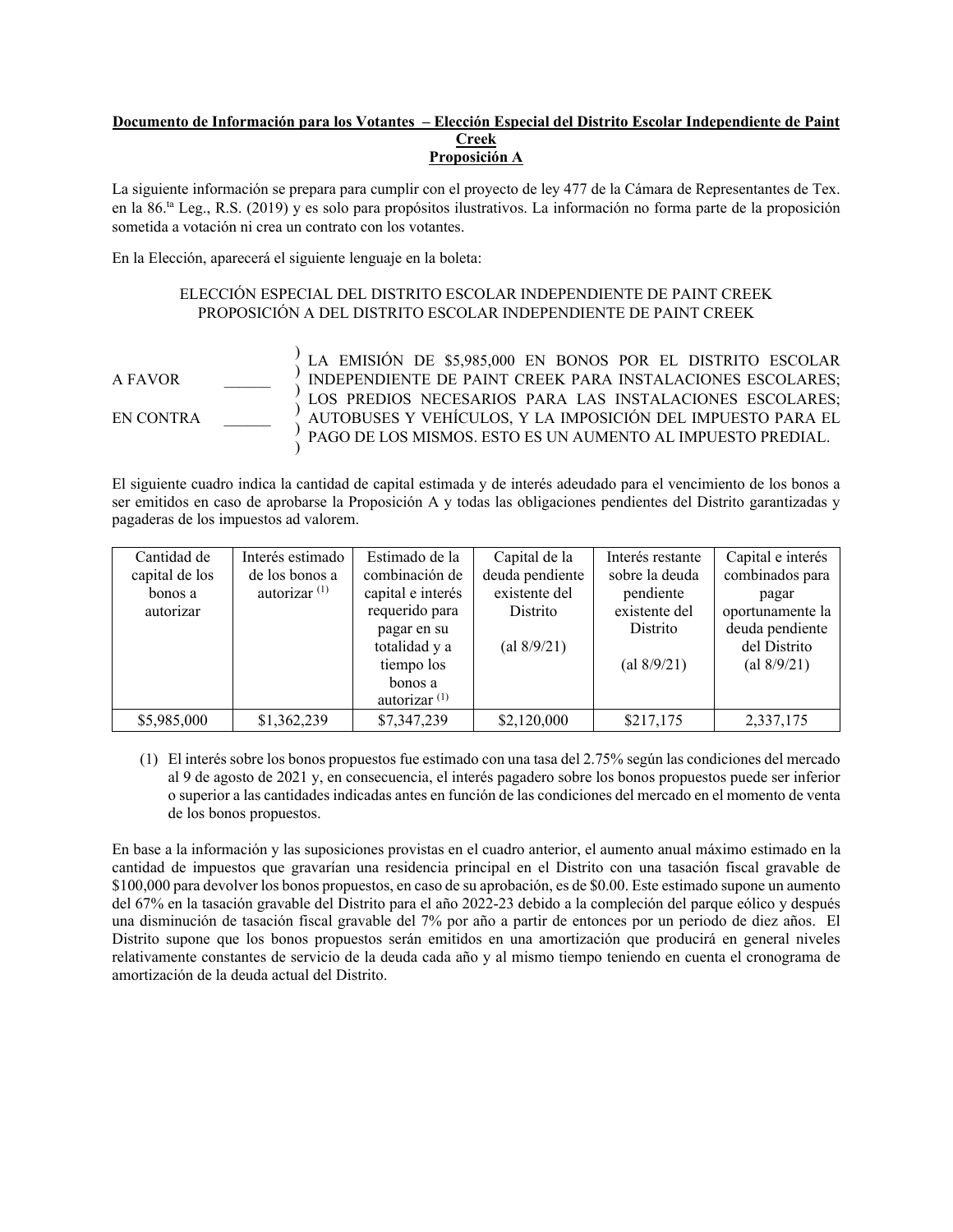#### **Documento de Información para los Votantes – Elección Especial del Distrito Escolar Independiente de Paint Creek Proposición B**

La siguiente información se prepara para cumplir con el proyecto de ley 477 de la Cámara de Representantes de Tex. en la 86.ta Leg., R.S. (2019) y es solo para propósitos ilustrativos. La información no forma parte de la proposición sometida a votación ni crea un contrato con los votantes.

En la Elección, aparecerá el siguiente lenguaje en la boleta:

# ELECCIÓN ESPECIAL DEL DISTRITO ESCOLAR INDEPENDIENTE DE PAINT CREEK PROPOSICIÓN B DEL DISTRITO ESCOLAR INDEPENDIENTE DE PAINT CREEK

A FAVOR EN CONTRA ) ) LA EMISIÓN DE \$400,000 EN BONOS POR EL DISTRITO ESCOLAR ) INDEPENDIENTE DE PAINT CREEK PARA VIVIENDAS PARA DOCENTES Y ) LA IMPOSICIÓN DEL IMPUESTO PARA EL PAGO DE LOS MISMOS. ESTO ES ) UN AUMENTO AL IMPUESTO PREDIAL.  $\lambda$ 

El siguiente cuadro indica la cantidad de capital estimada y de interés adeudado para el vencimiento de los bonos a ser emitidos en caso de aprobarse la Proposición B y todas las obligaciones pendientes del Distrito garantizadas y pagaderas a partir de los impuestos ad valorem.

| Cantidad de<br>capital de los<br>bonos a<br>autorizar | Interés estimado<br>de los bonos a<br>autorizar $(1)$ | Estimado de la<br>combinación de<br>capital e interés<br>requerido para<br>pagar en su<br>totalidad y a<br>tiempo los<br>bonos a<br>autorizar $(1)$ | Capital de la<br>deuda pendiente<br>existente del<br>Distrito<br>(al 8/9/21) | Interés restante<br>sobre la deuda<br>pendiente<br>existente del<br>Distrito<br>(al 8/9/21) | Capital e interés<br>combinados para<br>pagar<br>oportunamente la<br>deuda pendiente<br>del Distrito<br>(al $8/9/21$ ) |
|-------------------------------------------------------|-------------------------------------------------------|-----------------------------------------------------------------------------------------------------------------------------------------------------|------------------------------------------------------------------------------|---------------------------------------------------------------------------------------------|------------------------------------------------------------------------------------------------------------------------|
| \$400,000                                             | \$91,037                                              | \$491,037                                                                                                                                           | \$2,120,000                                                                  | \$217,175                                                                                   | \$2,337,175                                                                                                            |

(2) El interés sobre los bonos propuestos fue estimado con una tasa del 2.75% según las condiciones del mercado al 9 de agosto de 2021 y, en consecuencia, el interés pagadero sobre los bonos propuestos puede ser inferior o superior a las cantidades indicadas antes en función de las condiciones del mercado en el momento de venta de los bonos propuestos.

En base a la información y las suposiciones provistas en el cuadro anterior, el aumento anual máximo estimado en la cantidad de impuestos que gravarían una residencia principal en el Distrito con una tasación fiscal gravable de \$100,000 para devolver los bonos propuestos, en caso de su aprobación, es de \$0.00. Este estimado supone un aumento del 67% en la tasación gravable del Distrito para el año 2022-23 debido a la compleción del parque eólico y después una disminución de tasación fiscal gravable del 7% por año a partir de entonces por un periodo de diez años. El Distrito supone que los bonos propuestos serán emitidos en una amortización que producirá en general niveles relativamente constantes de servicio de la deuda cada año y al mismo tiempo teniendo en cuenta el cronograma de amortización de la deuda actual del Distrito.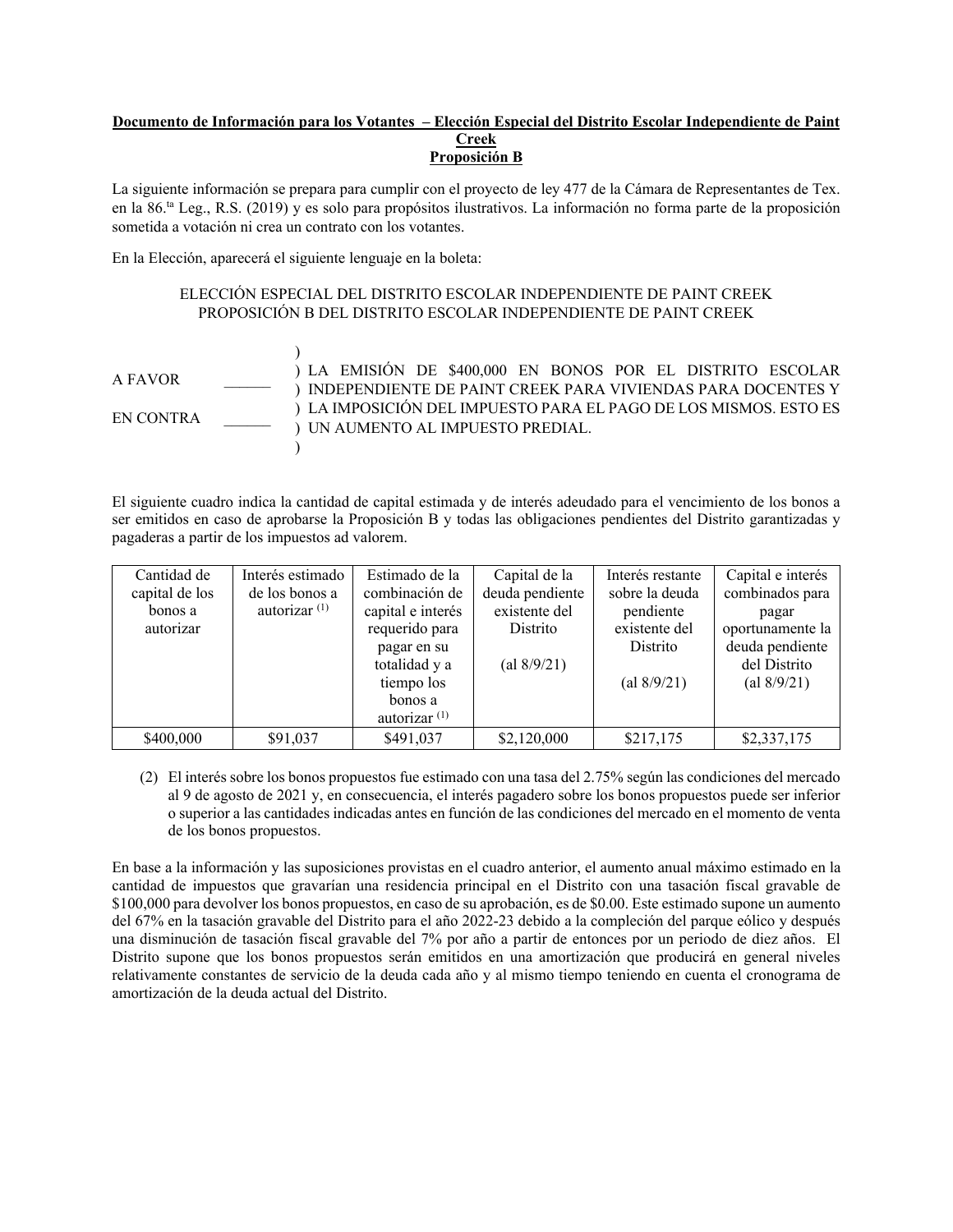### PAINT CREEK INDEPENDENT SCHOOL DISTRICT SPECIAL ELECTION *(ELECCIÓN ESPECIAL DEL DISTRITO ESCOLAR INDEPENDIENTE DE PAINT CREEK)*

November 2, 2021 *(2 de noviembre de 2021)*

### OFFICIAL BALLOT *(BOLETAS ELECTORALES OFICIALES)*

Place an "x" in the square beside the statement indicating the way you wish to vote. *(Coloque una "x" en el cuadro al lado de la declaración indicando en qué forma usted quiere votar.)* 

### PAINT CREEK INDEPENDENT SCHOOL DISTRICT SPECIAL ELECTION PAINT CREEK INDEPENDENT SCHOOL DISTRICT PROPOSITION A